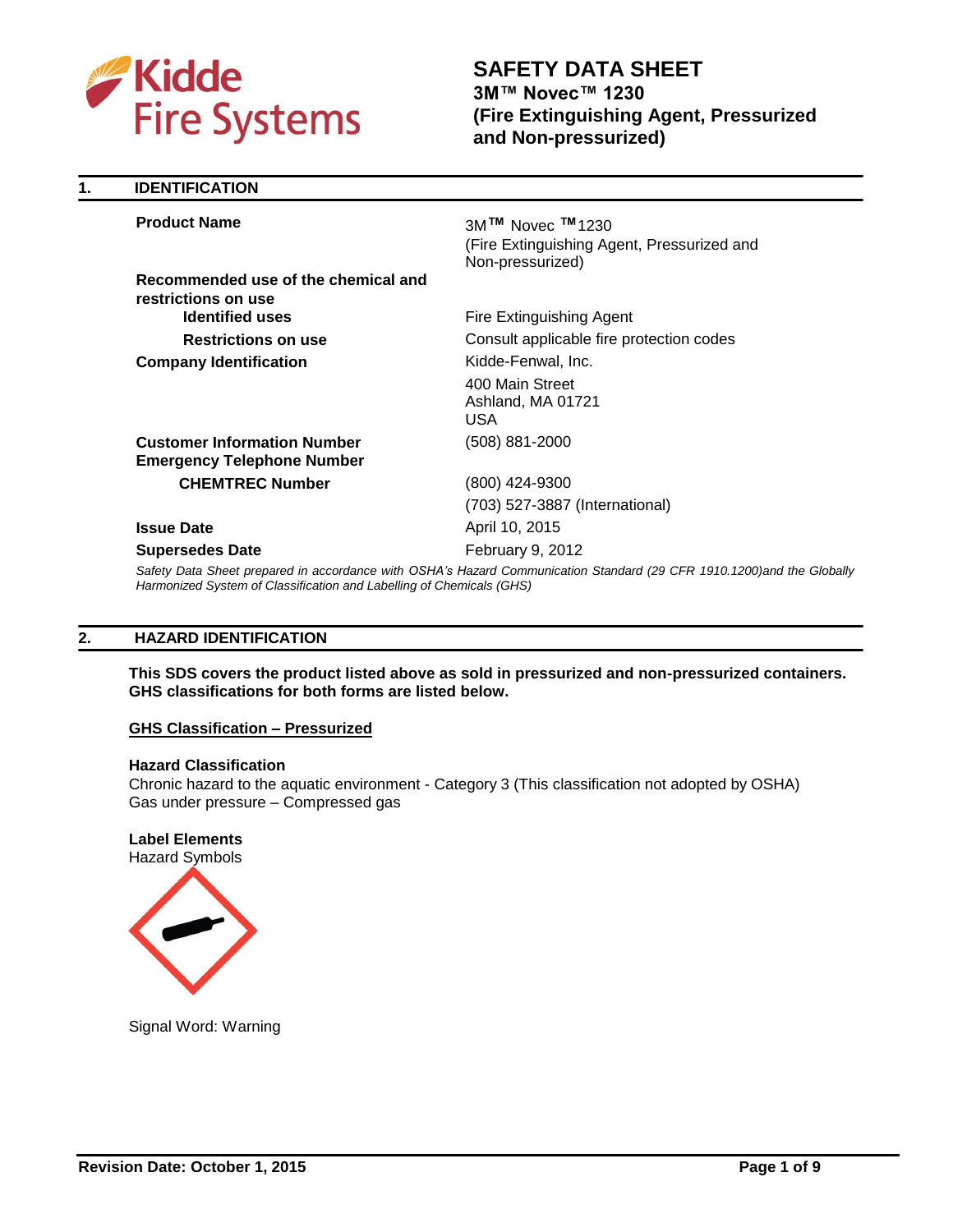

# **2. HAZARD IDENTIFICATION**

# **Hazard Statements**

Harmful to aquatic life with long lasting effects. Contents under pressure; may explode if heated.

# **Precautionary Statements**

**Prevention** Avoid release to the environment. **Response** None **Storage** Protect from sunlight. Store in well-ventilated place. **Disposal** Dispose of contents/container in accordance with local regulation.

# **GHS Classification: Non - pressurized**

### **Hazard Classification**

Chronic hazard to the aquatic environment - Category 3 (This classification not adopted by OSHA)

# **Label Elements**

Hazard Symbols None

Signal Word: None

#### **Hazard Statements**

Harmful to aquatic life with long lasting effects.

# **Precautionary Statements**

**Prevention** Avoid release to the environment. **Response** None **Storage** None **Disposal** Dispose of contents/container in accordance with local regulation.

# **Other Hazards**

None identified.

# **Specific Concentration Limits**

The values listed below represent the percentages of ingredients of unknown toxicity.

| $0\%$ |
|-------|
| $0\%$ |
| $0\%$ |
| $0\%$ |
|       |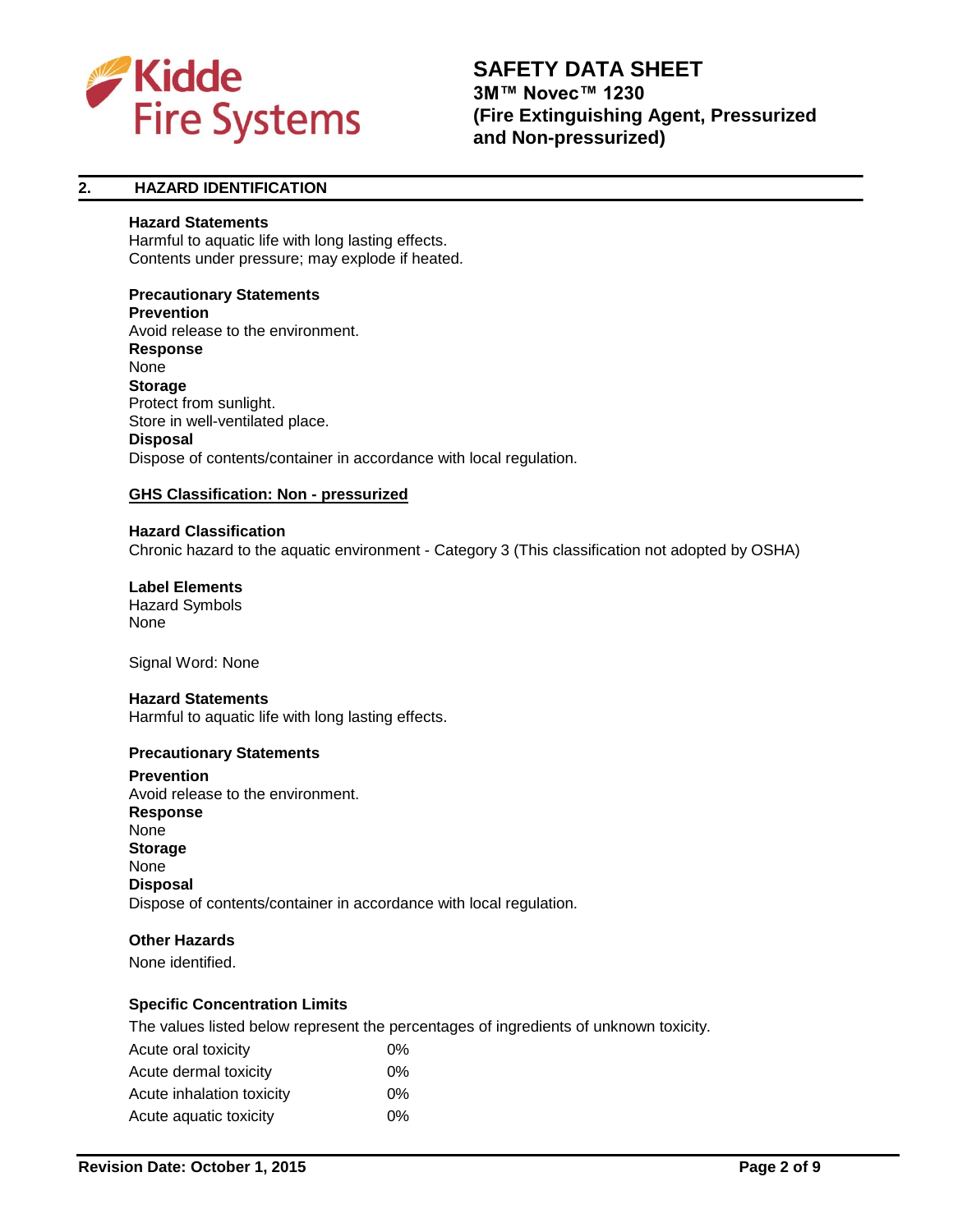

# **3. COMPOSITION/INFORMATION ON INGREDIENTS**

This product is a substance.

1,1,1,2,2,4,5,5,5,-Nonafluoro-4-(trifluoromethyl)-3-pentanone 756-13-8 >99.9%

**Component CAS Number Concentration**

### **Note: Pressurized product uses nitrogen as the expellant.**

### **4. FIRST- AID MEASURES**

#### **Description of necessary first-aid measures**

#### **Eyes**

Immediately flood the eye with plenty of water for at least 15 minutes, holding the eye open. Obtain medical attention if soreness or redness persists.

#### **Skin**

Wash skin thoroughly with soap and water. Obtain medical attention if irritation persists.

#### **Ingestion**

Rinse mouth. Obtain medical attention if you feel unwell.

#### **Inhalation**

Move victim to fresh air. Obtain medical attention immediately for any breathing difficulty.

#### **Most important symptoms/effects, acute and delayed**

Aside from the information found under Description of necessary first aid measures (above) and Indication of immediate medical attention and special treatment needed, no additional symptoms and effects are anticipated.

#### **Indication of immediate medical attention and special treatment needed**

#### **Notes to Physicians**

Treat symptomatically.

# **5. FIRE - FIGHTING MEASURES**

#### **Suitable Extinguishing Media**

This preparation is used as an extinguishing agent and therefore is not a problem when trying to control a blaze. Use extinguishing agent appropriate to other materials involved. Keep pressurized containers and surroundings cool with water spray as they may rupture or burst in the heat of a fire

#### **Specific hazards arising from the chemical**

Predominant decomposition product is hydrogen fluoride in fire situations. By-products are irritating and potentially toxic. Pressurized containers may explode in heat of fire.

# **Special Protective Actions for Fire-Fighters**

Wear full protective clothing and self-contained breathing apparatus as appropriate for specific fire conditions.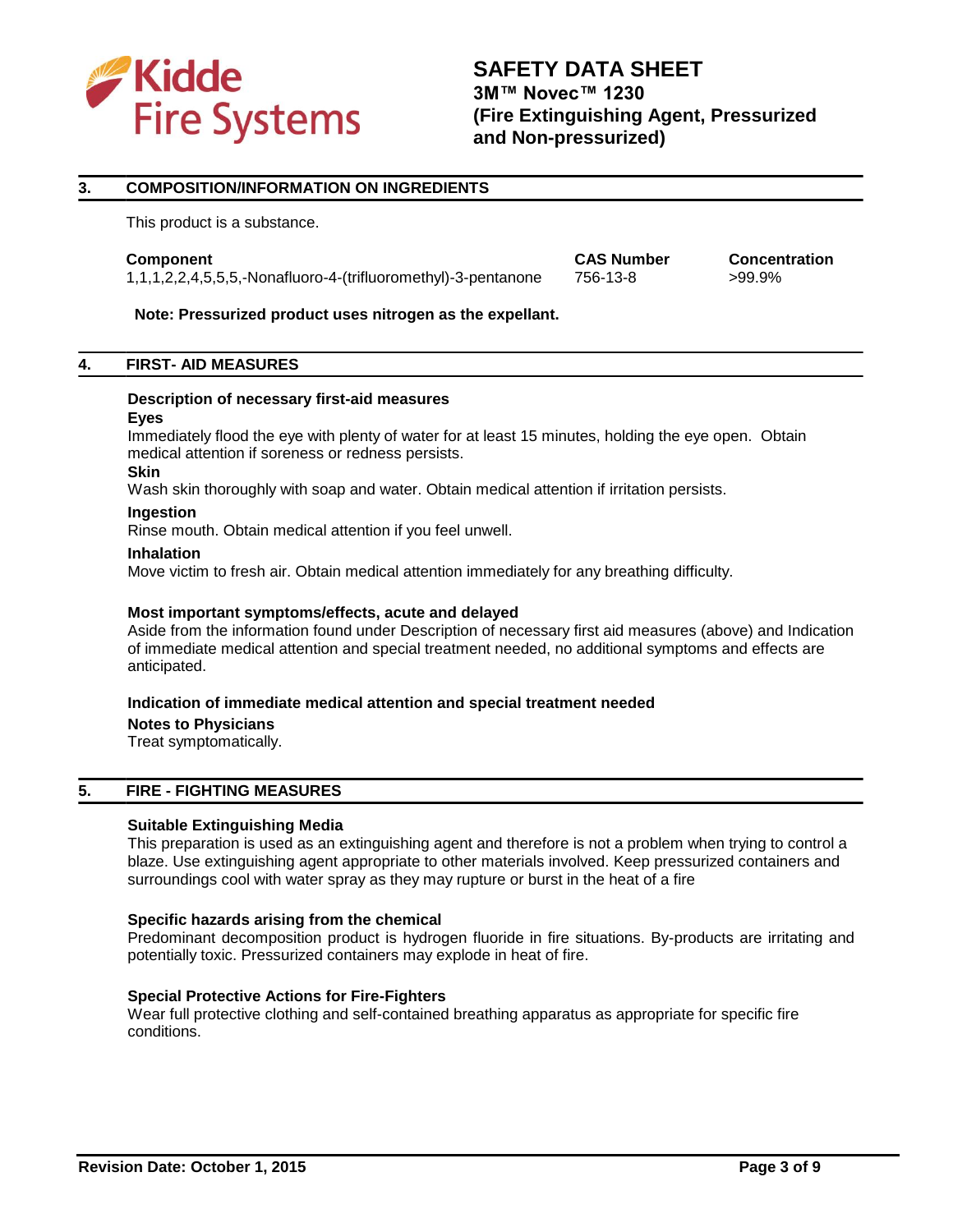

# **6. ACCIDENTAL RELEASE MEASURES**

# **Personal precautions, protective equipment and emergency procedures**

Wear appropriate protective clothing. Prevent skin and eye contact. Remove leaking container to a safe place. Ventilate the area.

#### **Environmental Precautions**

Prevent large quantities of the material from entering drains or watercourses.

#### **Methods and materials for containment and cleaning up**

Contain and absorb using earth, sand or other inert material. Transfer into suitable containers for recovery or disposal.

#### **7. HANDLING AND STORAGE**

#### **Precautions for safe handling**

Wear appropriate protective clothing.

#### **Conditions for safe storage**

Pressurized containers should be properly stored and secured to prevent falling or being knocked over. Do not drag, slide or roll pressurized containers. Do not drop pressurized containers or permit them to strike against each other. Never apply flame or localized heat directly to any part of the pressurized or plastic container. Store pressurized and plastic containers away from high heat sources. Storage area should be: - cool - dry - well ventilated - under cover - out of direct sunlight

# **8. EXPOSURE CONTROLS/PERSONAL PROTECTION**

#### **Control parameters**

Exposure limits are listed below, if they exist.

# **3MTM NovecTM 1230**

Manufacturer's recommended exposure limit: 150 ppm, 8 hr TWA

#### **Appropriate engineering controls**

Engineering methods to prevent or control exposure are preferred. Methods include process or personnel enclosure, mechanical ventilation (dilution and local exhaust), and control of process conditions.

#### **Individual protection measures**

#### **Respiratory Protection**

Wear respiratory protection if there is a risk of exposure to high vapor concentrations, aerosols or if material is exposed to extreme overheating. The specific respirator selected must be based on the airborne concentration found in the workplace and must not exceed the working limits of the respirator. **Skin Protection**

#### Gloves **Eye/Face Protection**

Chemical goggles or safety glasses with side shields. **Body Protection** Normal work wear.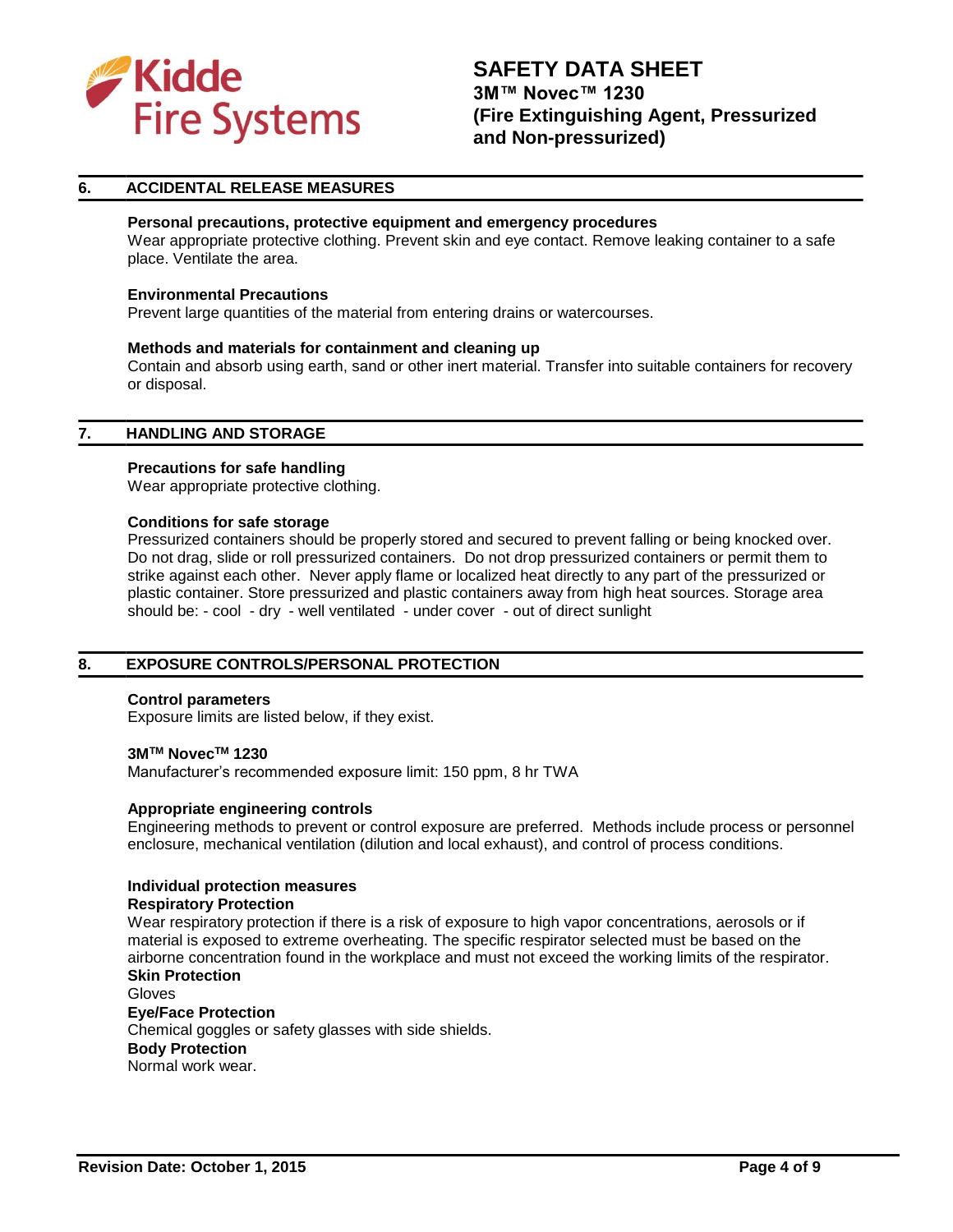

# **9. PHYSICAL AND CHEMICAL PROPERTIES**

| <b>Non-Pressurized</b>              |                                                   |
|-------------------------------------|---------------------------------------------------|
| <b>Appearance</b>                   |                                                   |
| <b>Physical State</b>               | Liquid                                            |
| Color                               | Colorless                                         |
| Odor                                | Slight                                            |
| <b>Odor Threshold</b>               | No data available                                 |
| рH                                  | Not applicable                                    |
| <b>Specific Gravity</b>             | 1.6                                               |
| <b>Boiling Range/Point (°C/F)</b>   | 49.2 °C/120.6 °F                                  |
| <b>Melting Point (°C/F)</b>         | -108 °C/-162.4 °F                                 |
| Flash Point (PMCC) (°C/F)           | Not flammable                                     |
| <b>Vapor Pressure</b>               | 0.404 bar (5.87 psig) @ 25 °C                     |
| <b>Evaporation Rate (BuAc=1)</b>    | >1                                                |
| <b>Solubility in Water</b>          | Nil                                               |
| Vapor Density (Air = 1)             | 11.6                                              |
| VOC (g/l)                           | 1600 g/l                                          |
| <b>VOC (%)</b>                      | 100%                                              |
| <b>Partition coefficient (n-</b>    | No data available                                 |
| octanol/water)                      |                                                   |
| <b>Viscosity</b>                    | 0.6 centipoise @ 25 °C                            |
| <b>Auto-ignition Temperature</b>    | Not applicable                                    |
| <b>Decomposition Temperature</b>    | No data available                                 |
| <b>Upper explosive limit</b>        | None detected                                     |
| Lower explosive limit               | None detected                                     |
| <b>Flammability (solid, gas)</b>    | No data available                                 |
| <b>Expellant - Nitrogen</b>         |                                                   |
| Appearance<br><b>Physical State</b> | Compressed gas                                    |
| Color                               | Colorless                                         |
| Odor                                | None                                              |
| <b>Odor Threshold</b>               | No data available                                 |
| рH                                  | Not applicable                                    |
| <b>Specific Gravity</b>             | No data available                                 |
| <b>Gas Density</b>                  | 0.075 lb/ft <sup>3</sup> @70 $\degree$ F as vapor |
| <b>Boiling Range/Point (°C/F)</b>   | -196°C/-321 °F                                    |
| <b>Melting Point (°C/F)</b>         | -210°C/-346 °F                                    |
| Flash Point (PMCC) (°C/F)           | Not flammable                                     |
| <b>Vapor Pressure</b>               | No data available                                 |
| <b>Evaporation Rate (BuAc=1)</b>    | No data available                                 |
| <b>Solubility in Water</b>          | $0.2$ g/l                                         |
| Vapor Density (Air = 1)             | 0.97                                              |
| VOC (g/l)                           | None                                              |
| <b>VOC (%)</b>                      | None                                              |
| <b>Partition coefficient (n-</b>    | No data available                                 |
| octanol/water)                      |                                                   |
| <b>Viscosity</b>                    | Not applicable                                    |
| <b>Auto-ignition Temperature</b>    | No data available                                 |

**Decomposition Temperature** No data available **Upper explosive limit** Not explosive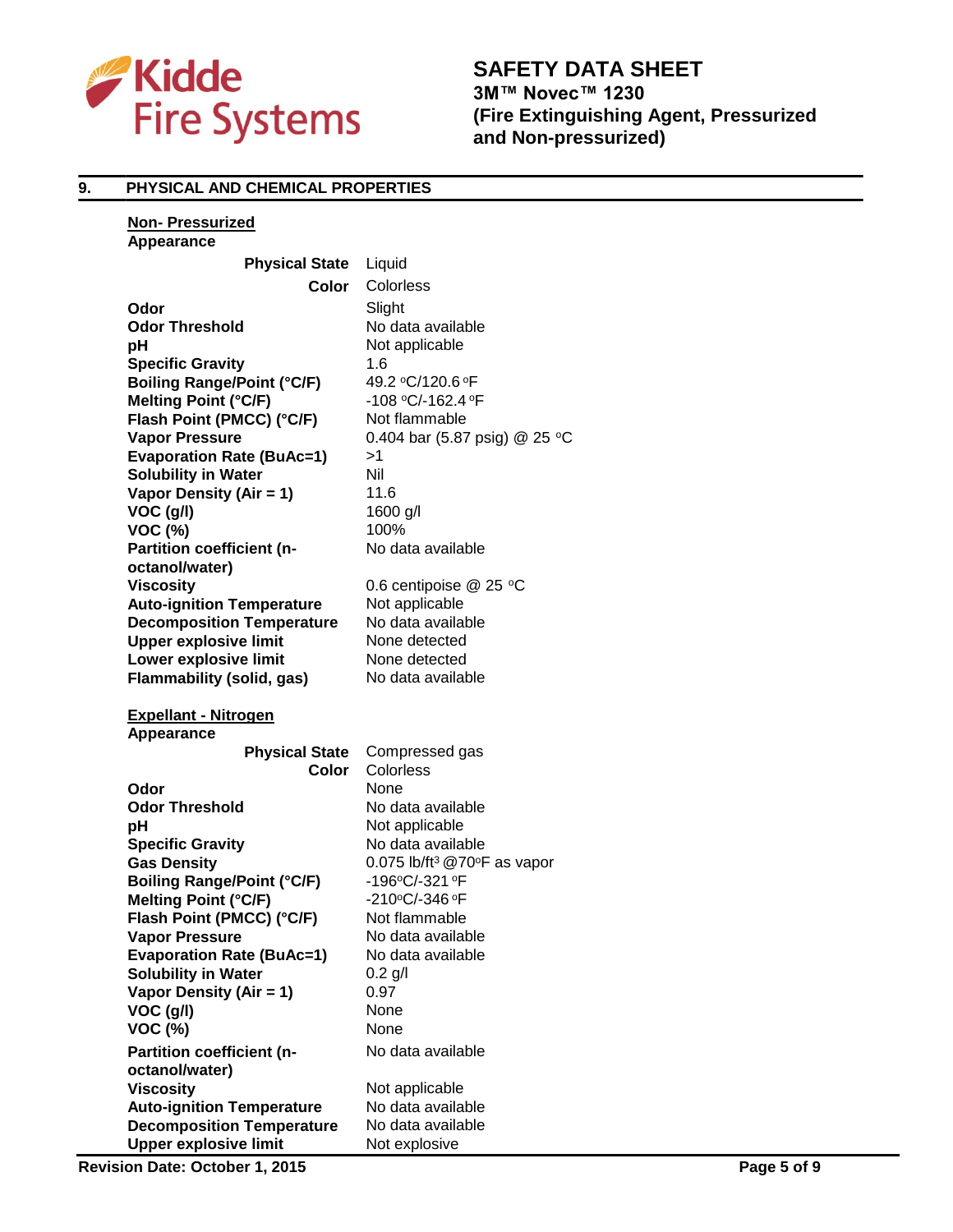

# **9. PHYSICAL AND CHEMICAL PROPERTIES**

| Lower explosive limit            | Not explosive |
|----------------------------------|---------------|
| <b>Flammability (solid, gas)</b> | Not flammable |

### **10. STABILITY AND REACTIVITY**

#### **Reactivity**

Pressurized containers may rupture or explode if exposed to heat.

#### **Chemical Stability**

Stable under normal conditions.

### **Possibility of hazardous reactions**

Hazardous polymerization will not occur.

# **Conditions to Avoid**

Exposure to direct sunlight - ultraviolet light - contact with incompatible materials

**Incompatible Materials** Strong bases - amines - alcohols - water

#### **Hazardous Decomposition Products** Oxides of carbon - hydrogen fluoride - perfluoroisobutylene

# **11. TOXICOLOGICAL INFORMATION**

#### **Acute Toxicity**

3M™ Novec™ 1230 Oral LD50 (rat) >2000 mg/kg Dermal LD50 (rat) >2000mg/kg Inhalation LC50 (rat) >1227 mg/l 4hr Nitrogen Simple asphyxiant

#### **Specific Target Organ Toxicity (STOT) – single exposure**

3M™ Novec™ 1230: All data were negative in a 2 hour rat inhalation study (nervous system). The NOAEL was determined to be 10,000ppm. All data were negative in a 17 minute dog inhalation study (cardiac sensitization).

Nitrogen: Exposure to nitrogen gas at high concentrations can cause suffocation by reducing oxygen available for breathing. Breathing very high concentrations can cause dizziness, shortness of breath, unconsciousness or asphyxiation.

#### **Specific Target Organ Toxicity (STOT) – repeat exposure**

3M™ Novec<sup>™</sup> 1230: NOAEL from 90-day inhalation study was determined to be 3000ppm. Results indicate 3M**™** Novec **™**1230 is not expected to cause target organ effects after repeat exposure.

# **Serious Eye damage/Irritation**

3M™ Novec™ 1230: No significant irritation to skin in rabbit study.

# **Skin Corrosion/Irritation** 3M™ Novec™ 1230: No significant irritation to skin in rabbit study.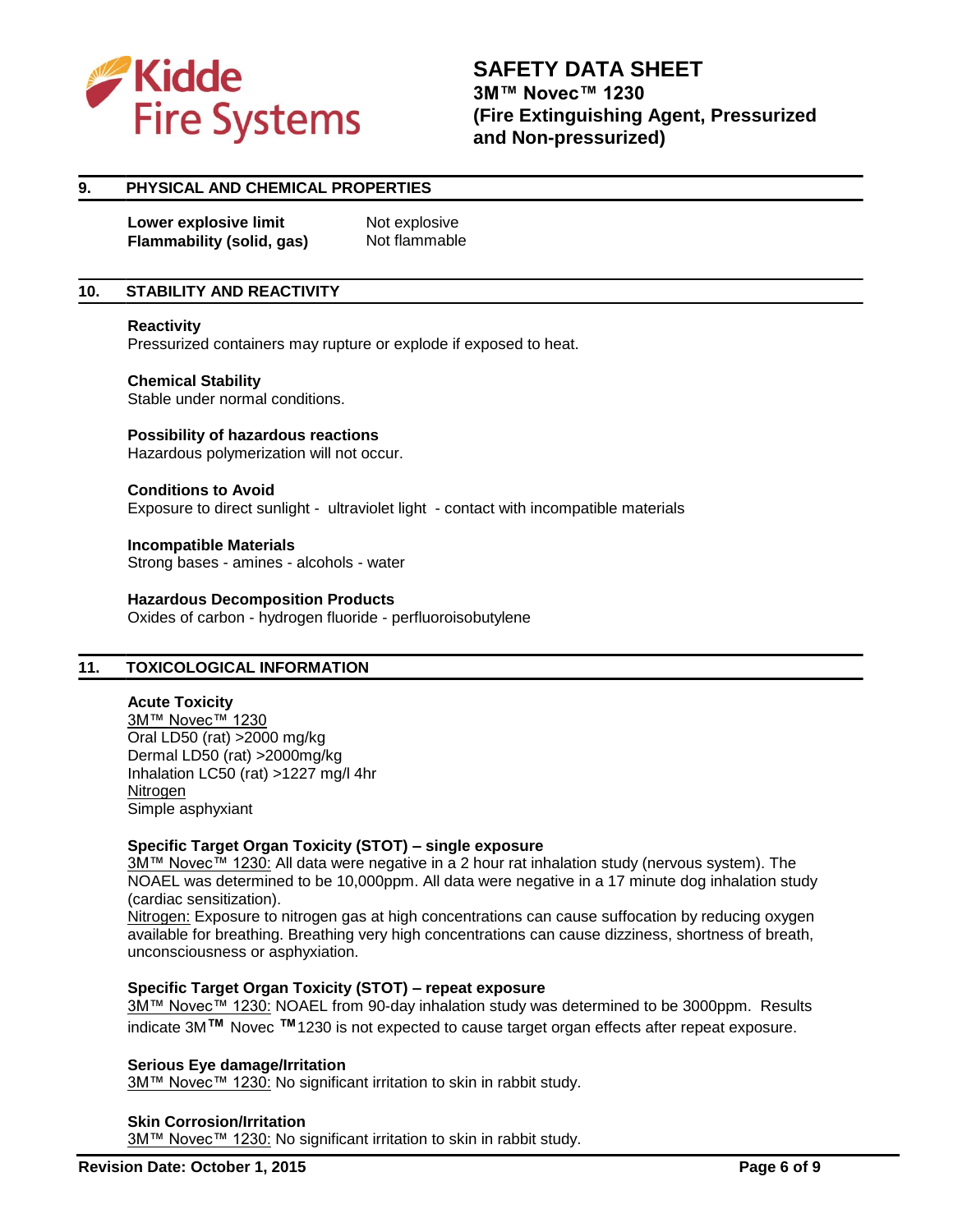

# **11. TOXICOLOGICAL INFORMATION**

## **Respiratory or Skin Sensitization**

3M™ Novec™ 1230: Did not cause skin sensitization in guinea pig study.

#### **Carcinogenicity**

Not considered carcinogenic by NTP, IARC, and OSHA.

### **Germ Cell Mutagenicity**

3M<sup>™</sup> Novec<sup>™</sup> 1230: Not mutagenic in both in vivo and in vitro testing.

### **Reproductive Toxicity**

3M™ Novec™ 1230: Not toxic to male reproduction, female reproduction or development in rat inhalation study. The NOAEL was determined to be 3000ppm.

### **Aspiration Hazard**

Not an aspiration hazard.

# **12. ECOLOGICAL INFORMATION**

#### **Ecotoxicity**

3M™ Novec™ 1230 LC50 Zebra fish >1200mg/l 96h EC50 Daphnia magna >1200mg/l 48h EC50 Green algae 7.7mg/l 72h Classified by ECHA as Aquatic Chronic 3: Harmful to aquatic life with long lasting effects.

# **Mobility in soil**

3M™ Novec™ 1230: Product is highly insoluble in water and volatile.

#### **Persistence/Degradability**

3M™ Novec™ 1230: Photolytic half-life: 3 - 5 days. Persistent Photolytic degradation product: trifluoroacetic acid.

# **Bioaccumulative Potential**

No relevant studies identified.

#### **Other adverse effects**

No relevant studies identified.

# **13. DISPOSAL CONSIDERATIONS**

#### **Disposal Methods**

Dispose of container in accordance with all applicable local and national regulations.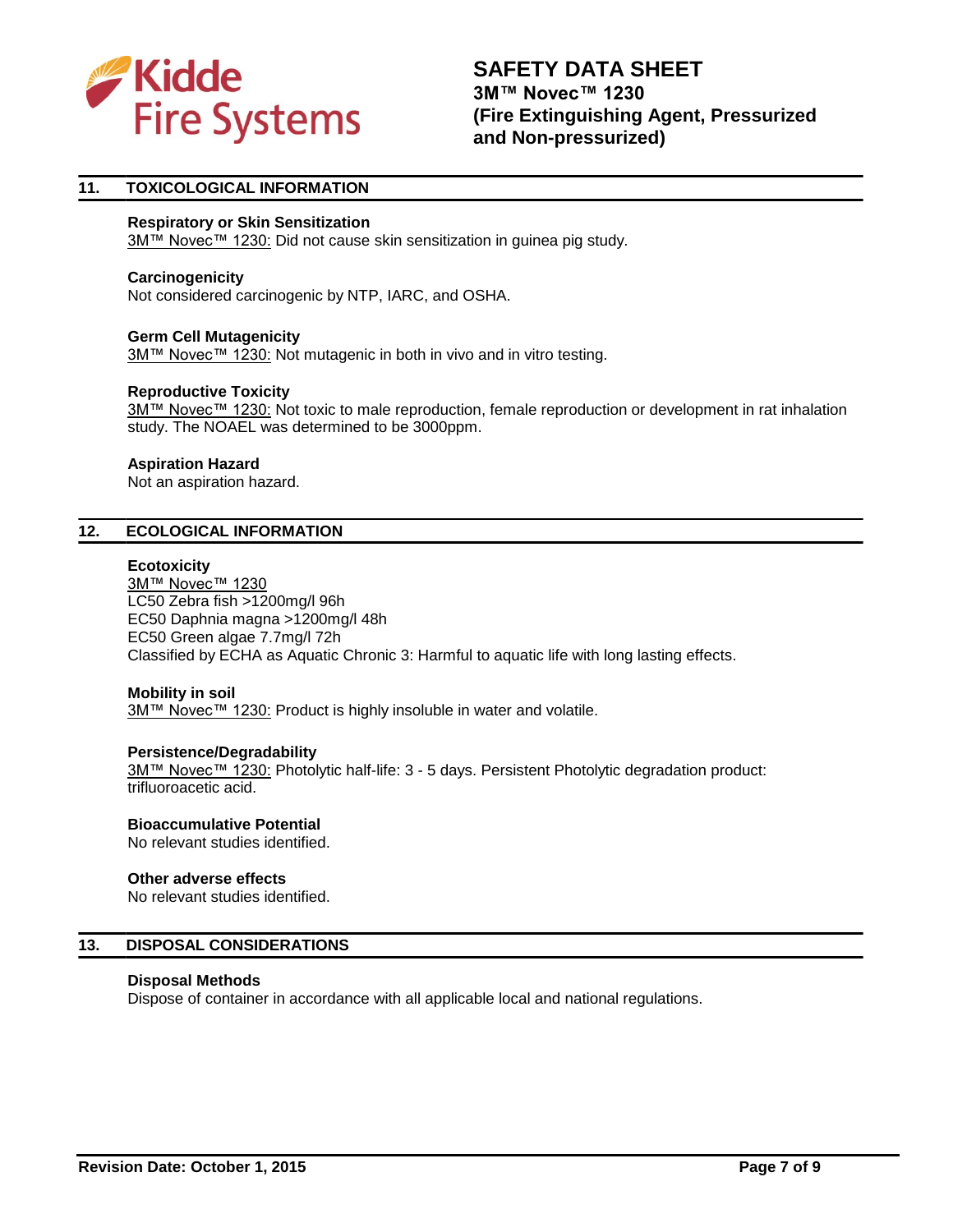

# **14. TRANSPORT INFORMATION**

Safety Data Sheet information is intended to address a specific material and not various forms or states of containment.

# **Pressurized Containers**

| <b>DOT CFR 172.101 Data</b>                                      | Fire extinguishers, 2.2, UN1044                              |
|------------------------------------------------------------------|--------------------------------------------------------------|
| <b>UN Proper Shipping Name</b>                                   | Fire extinguishers                                           |
| <b>UN Class</b>                                                  | (2.2)                                                        |
| <b>UN Number</b>                                                 | UN1044                                                       |
| <b>UN Packaging Group</b>                                        | Not applicable                                               |
| <b>Classification for AIR</b>                                    | Consult current IATA Regulations prior to shipping by air.   |
| <b>Transportation (IATA)</b>                                     |                                                              |
| <b>Classification for Water</b>                                  | Consult current IMDG Regulations prior to shipping by water. |
| <b>Transport IMDG</b>                                            |                                                              |
| <b>Non-pressurized Containers</b><br><b>DOT CFR 172.101 Data</b> | Not Regulated                                                |
| <b>UN Proper Shipping Name</b>                                   | Not Regulated                                                |
| <b>UN Class</b>                                                  | None.                                                        |
| <b>UN Number</b>                                                 | None.                                                        |
| <b>UN Packaging Group</b>                                        | None.                                                        |
| <b>Classification for AIR</b>                                    | Consult current IATA Regulations prior to shipping by air.   |
| <b>Transportation (IATA)</b>                                     |                                                              |
| <b>Classification for Water</b>                                  | Consult current IMDG Regulations prior to shipping by water. |
| <b>Transport IMDG</b>                                            |                                                              |

This section is believed to be accurate at the time of preparation. It is not intended to be a complete statement or summary of the applicable laws, rules, or hazardous material regulations, and is subject to change. Users have the responsibility to confirm compliance with all laws, rules, and hazardous material regulations in effect at the time of shipping.

#### **15. REGULATORY INFORMATION**

#### **United States TSCA Inventory**

This product contains ingredients that are listed on or exempt from listing on the EPA Toxic Substance Control Act Chemical Substance Inventory.

#### **Canada DSL Inventory**

All ingredients in this product are listed on the Domestic Substance List (DSL) or the Non-Domestic Substance List (NDSL) or are exempt from listing.

# **SARA Title III Sect. 311/312 Categorization: Pressurized**

Pressure hazard

**SARA Title III Sect. 311/312 Categorization: Non-pressurized** None

# **SARA Title III Sect. 313**

This product does not contain any chemicals that are listed in Section 313 at or above de minimis concentrations.